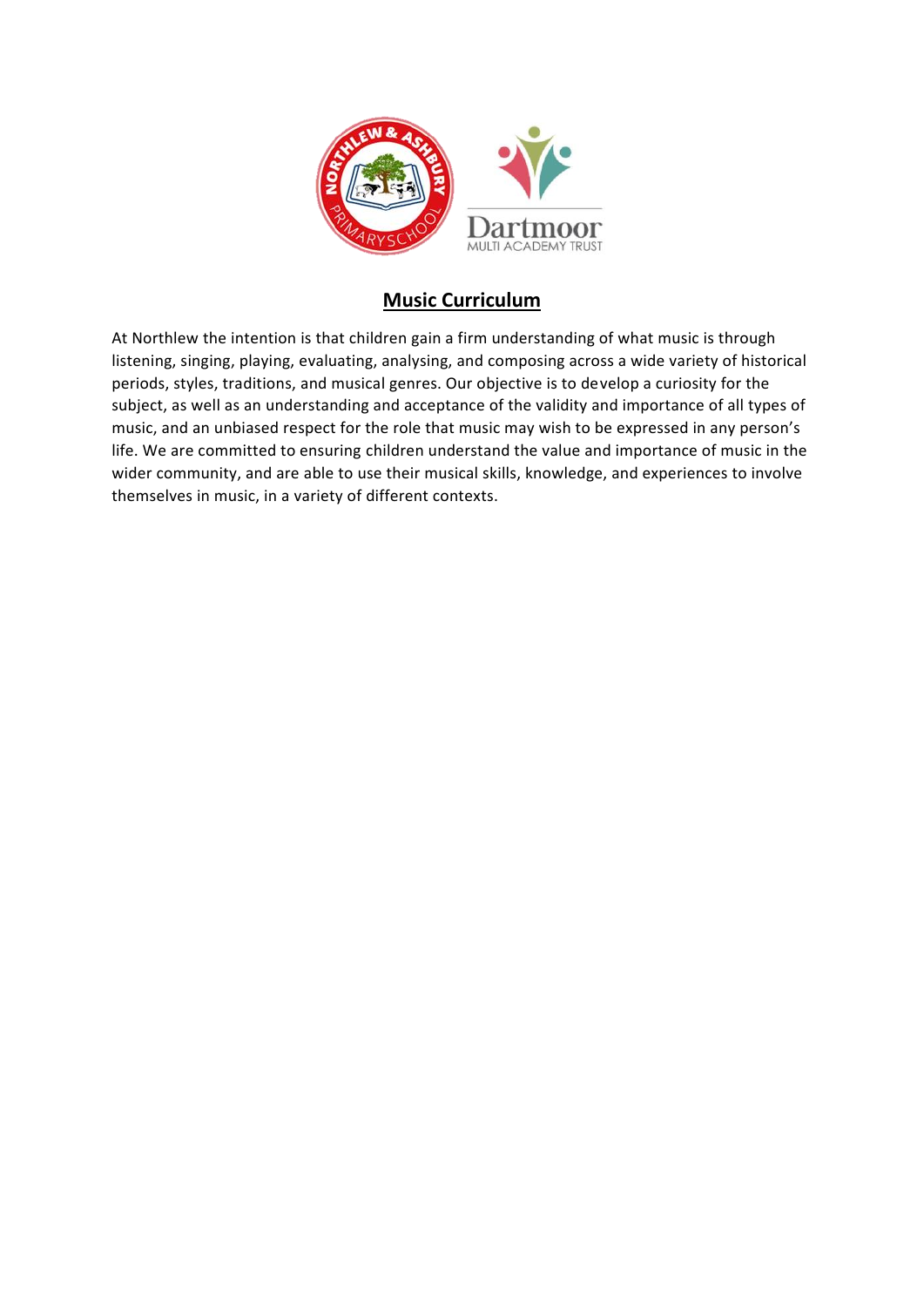## **Scheme of learning**

| <b>EYFS</b>                                                                                                                                                                                                                                                                                                                                                                                                                                                                                                                                                                                                                                                                                                                                                                                                                                                                                                                                 |                                                                                                                                                                                                                                                                                                                                                                                                                                                                                                                                                              |                                                                                                                                                                                                                                                                                                                                                                                                                                                                                                                                                                                                                                                |                                                                                                                                            |
|---------------------------------------------------------------------------------------------------------------------------------------------------------------------------------------------------------------------------------------------------------------------------------------------------------------------------------------------------------------------------------------------------------------------------------------------------------------------------------------------------------------------------------------------------------------------------------------------------------------------------------------------------------------------------------------------------------------------------------------------------------------------------------------------------------------------------------------------------------------------------------------------------------------------------------------------|--------------------------------------------------------------------------------------------------------------------------------------------------------------------------------------------------------------------------------------------------------------------------------------------------------------------------------------------------------------------------------------------------------------------------------------------------------------------------------------------------------------------------------------------------------------|------------------------------------------------------------------------------------------------------------------------------------------------------------------------------------------------------------------------------------------------------------------------------------------------------------------------------------------------------------------------------------------------------------------------------------------------------------------------------------------------------------------------------------------------------------------------------------------------------------------------------------------------|--------------------------------------------------------------------------------------------------------------------------------------------|
| Subject                                                                                                                                                                                                                                                                                                                                                                                                                                                                                                                                                                                                                                                                                                                                                                                                                                                                                                                                     | Knowledge                                                                                                                                                                                                                                                                                                                                                                                                                                                                                                                                                    | <b>Skills</b>                                                                                                                                                                                                                                                                                                                                                                                                                                                                                                                                                                                                                                  | Vocabulary                                                                                                                                 |
| <b>ELG 01</b><br>Listening and attention: Children listen attentively<br>in a range of situations. They give their attention to<br>what others say and respond appropriately, while<br>engaged in another activity.<br><b>ELG 13</b><br>They know that other children don't always enjoy<br>the same things, and are sensitive to this. They<br>know about similarities and differences between<br>themselves and others, and among families,<br>communities and traditions.<br><b>ELG 16</b><br>Exploring and using media and materials: Children<br>sing songs, make music and dance, and experiment<br>with ways of changing them.<br><b>ELG 17</b><br>Being imaginative: Children use what they have<br>learnt about media and materials in original ways,<br>thinking about uses and purposes. They represent<br>their own ideas, thoughts and feelings through<br>design and technology, art, music, dance, role play<br>and stories. | Children know that there<br>$\sim$<br>are many different types of<br>music<br>Children know that<br>individuals like different<br>types of music<br>Children know a range of<br>songs that they can sing<br>individually and as a group<br>Children know how to<br>change their voice pitch<br>Children can make music to<br>express actions (Make<br>sounds linked to the sea)<br>Children know how to<br>repeat a pattern<br>Children know how to<br>change the sounds made by<br>an instrument (e.g. force,<br>tightness of string, size of<br>bell etc.) | Children can listen attentively to<br>music, identifying features and<br>instruments<br>Children can express their<br>preferences for types of music and<br>give reasons<br>Children can sing songs individually<br>and as a group<br>Children can make high and low<br>notes with their voice<br>Children can explain how the music<br>they make matches actions (e.g. It<br>sounds like waves crashing on the<br>beach)<br>Children can follow a rhythmic<br>pattern<br>Children can make music louder,<br>quieter, faster, slower,<br>Children can make basic musical<br>instruments (e.g. elastic band<br>quitars, yoghurt pot drums etc.) | Instrument,<br>stings, types<br>of music,<br>types of<br>instrument,<br>louder,<br>quieter,<br>softer, faster,<br>slower,<br>higher, lower |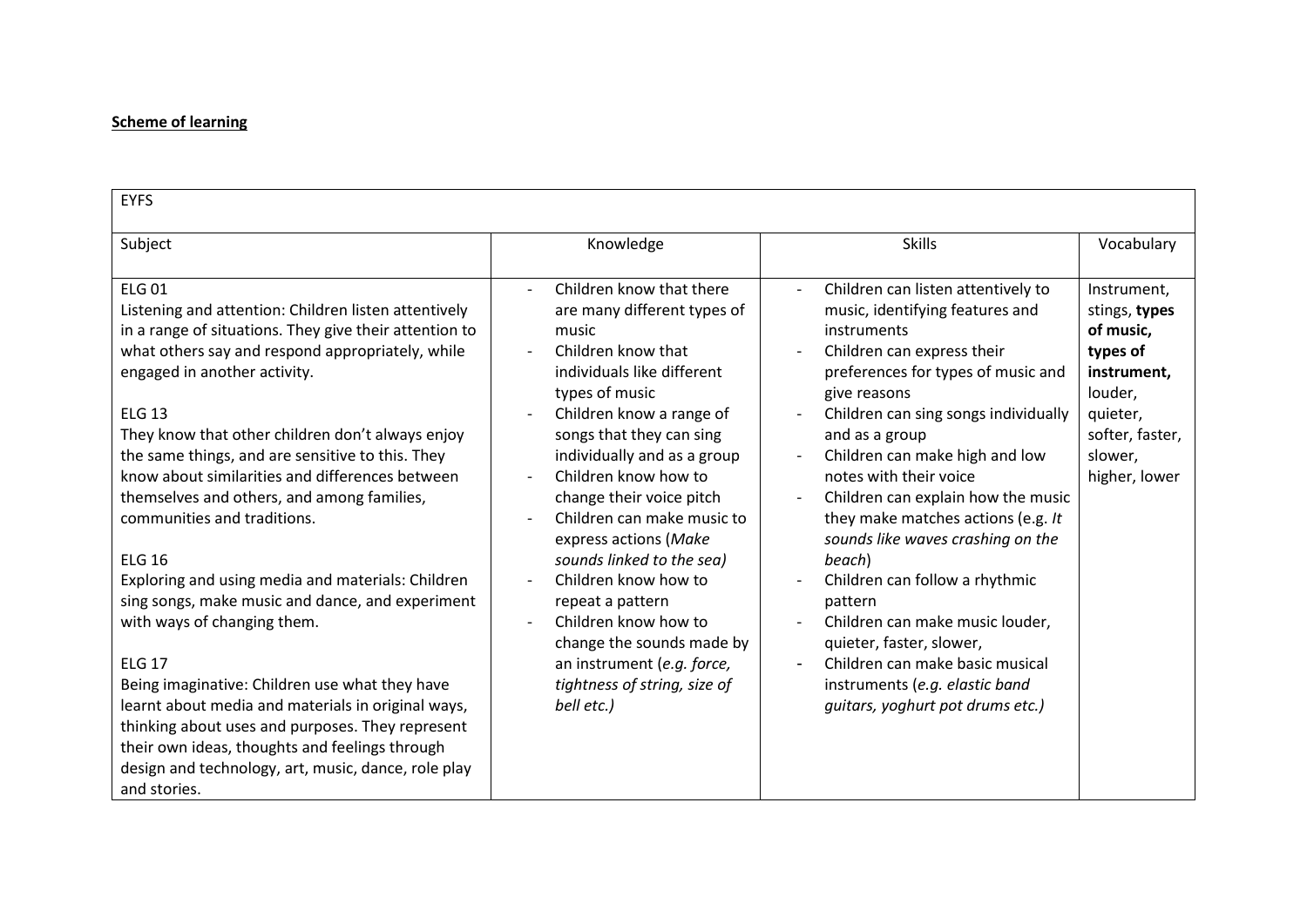| Year 1             |                                                                 |                                                      |               |
|--------------------|-----------------------------------------------------------------|------------------------------------------------------|---------------|
| Subject            | Knowledge                                                       | <b>Skills</b>                                        | Vocabulary    |
| Singing, chanting  | <b>Singing</b>                                                  | <b>Singing</b>                                       | High          |
| and rhymes         | Make a range of sounds – focusing on shape of mouth,<br>breath. | Perform/sing songs expressively in a group.          | Low<br>Rhythm |
| Playing untuned    | Identify basic rhythm.                                          | <b>Playing</b>                                       | Stop          |
| instruments        |                                                                 | Create sounds in different ways.                     | <b>Start</b>  |
| focusing on rhythm | <b>Playing</b>                                                  | Play with some control (e.g. Faster, slower, higher, | Loud          |
|                    | Awareness of sounds that instruments make.                      | lower)                                               | Quiet         |
| Playing tuned      | Know that instruments can be played to make different           |                                                      | <b>Beat</b>   |
| instruments        | sounds by playing them differently.                             | Improvisation                                        | Fast          |
| focusing on pitch  |                                                                 | To contribute to class composition.                  | Slow          |
|                    | Improvisation                                                   | To identify how sounds can convey meaning.           |               |
|                    | Follow start and stop prompts.                                  |                                                      |               |
|                    | Maintain section while others are playing.                      | Listening                                            |               |
|                    |                                                                 | Listen with concentration.                           |               |
|                    | Listening                                                       | Identify features and instruments in pieces of music |               |
|                    | Listen to a range of music styles and types from around         |                                                      |               |
|                    | the world                                                       |                                                      |               |
|                    | Listen to ideas from others, taking turns as appropriate        |                                                      |               |
|                    | to the context.                                                 |                                                      |               |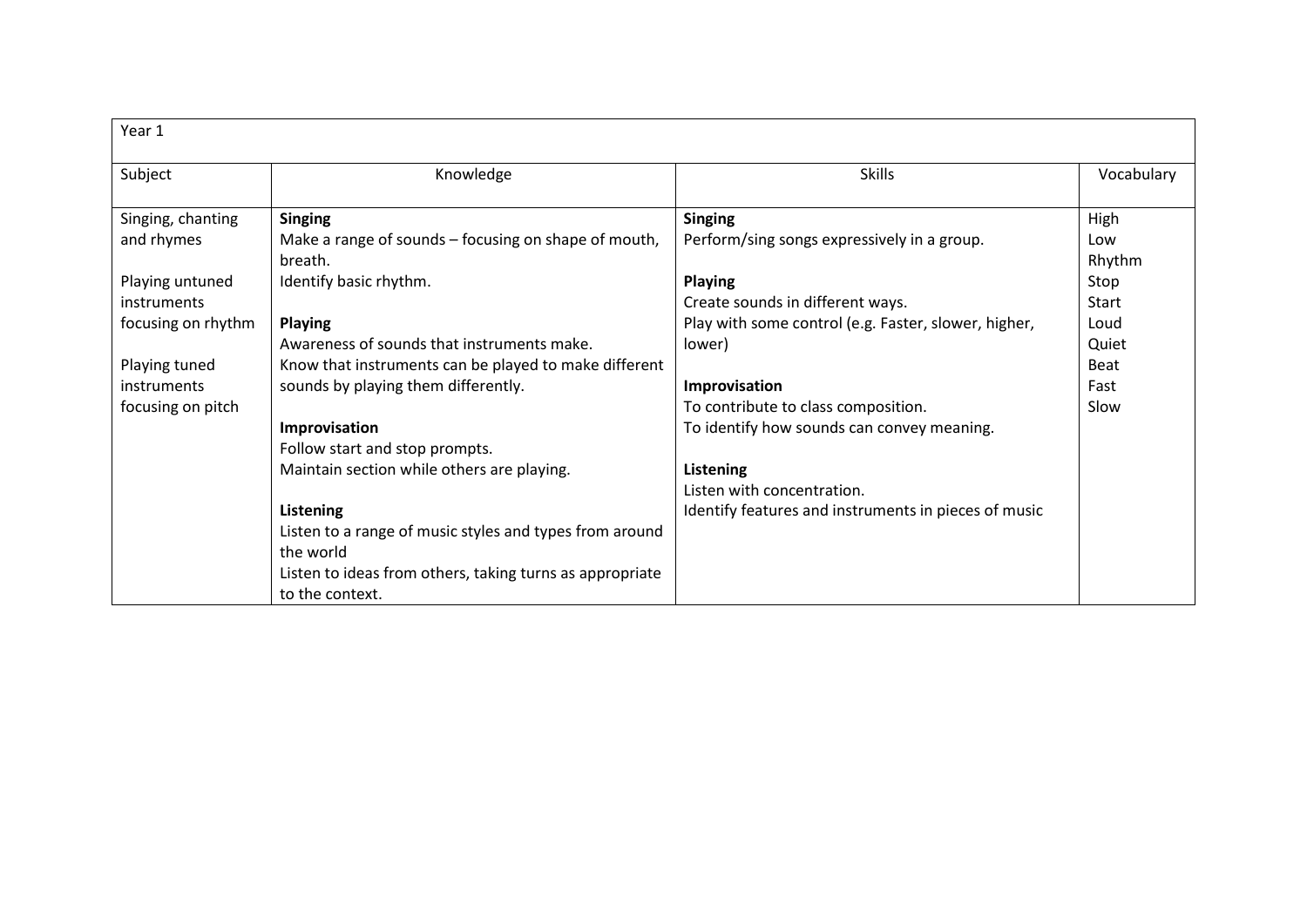| Year 2             |                                                     |                                                      |            |
|--------------------|-----------------------------------------------------|------------------------------------------------------|------------|
| Subject            | Knowledge                                           | <b>Skills</b>                                        | Vocabulary |
| Singing, chanting  | <b>Singing</b>                                      | <b>Singing</b>                                       | Dynamics   |
| and rhymes         | Developing knowledge and sense of rhythm, pulse and | Perform/sing with a group with increased confidence  | Pitch      |
|                    | expression.                                         | and developing expression and sense of rhythm, pulse | Tempo      |
| Playing untuned    |                                                     | and pitch.                                           | Rhythm     |
| <i>instruments</i> | <b>Playing</b>                                      |                                                      |            |
| focusing on rhythm | Increased knowledge that sounds can be changed and  | <b>Playing</b>                                       |            |
|                    | combined in different ways.                         | Create sounds in different ways, select sounds and   |            |
| Playing tuned      |                                                     | instruments increasingly for effect, using tuned and |            |
| instruments        | Improvisation                                       | untuned instruments.                                 |            |
| focusing on pitch  | Understanding of beginning and end, and know a      |                                                      |            |
|                    | composition has sections.                           | Improvisation                                        |            |
|                    |                                                     | Contribute to small group and class compositions,    |            |
|                    | Listening                                           | independently compose short, simple pieces.          |            |
|                    | Increased knowledge of different musical genres and |                                                      |            |
|                    | types both live and recorded.                       | Listening                                            |            |
|                    | Identify sections of the composition                | Listen with increased concentration, responding      |            |
|                    |                                                     | appropriately.                                       |            |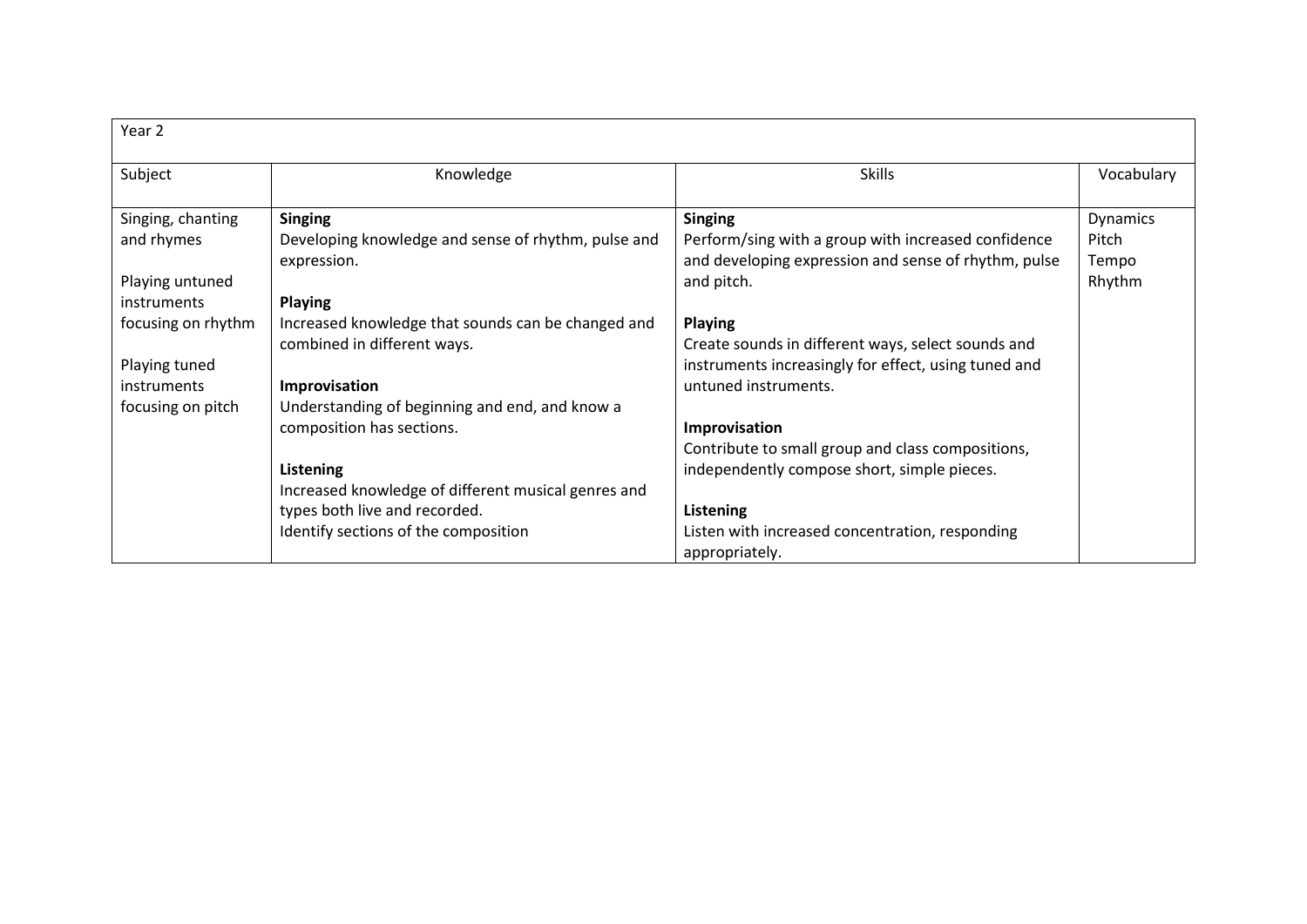| Year <sub>3</sub>                                                                                                                                                                                                                                                                                                                                                                                                                                                                                                         |                                                                                                                                                                                                                                                                                                                                                                                                                                                                                                                                                                 |                                                                                                                                                                                                                                                                                                                                                                                                                                                                                                                                                          |                                                                                                                                                                                |  |  |
|---------------------------------------------------------------------------------------------------------------------------------------------------------------------------------------------------------------------------------------------------------------------------------------------------------------------------------------------------------------------------------------------------------------------------------------------------------------------------------------------------------------------------|-----------------------------------------------------------------------------------------------------------------------------------------------------------------------------------------------------------------------------------------------------------------------------------------------------------------------------------------------------------------------------------------------------------------------------------------------------------------------------------------------------------------------------------------------------------------|----------------------------------------------------------------------------------------------------------------------------------------------------------------------------------------------------------------------------------------------------------------------------------------------------------------------------------------------------------------------------------------------------------------------------------------------------------------------------------------------------------------------------------------------------------|--------------------------------------------------------------------------------------------------------------------------------------------------------------------------------|--|--|
| Subject                                                                                                                                                                                                                                                                                                                                                                                                                                                                                                                   | Knowledge                                                                                                                                                                                                                                                                                                                                                                                                                                                                                                                                                       | <b>Skills</b>                                                                                                                                                                                                                                                                                                                                                                                                                                                                                                                                            | Vocabulary                                                                                                                                                                     |  |  |
| Singing: Pulse, rhythm, timbre,<br>tempo.<br>Knowing/having a repertoire of<br>songs.<br>Understand a basic scale.<br>Understand a two-part song.<br>Playing:<br>With pulse, rhythm, melody,<br>tempo.<br>Improvising & Composing:<br>Knowledge of the chosen<br>instrument<br>Pulse, rhythm, melody, timbre,<br>tempo, notation.<br>Listening: Increased knowledge<br>of a wide and varied selection of<br>music drawn from different<br>traditions and great<br>composers/musicians.<br>Start to understand the history | <b>Singing</b><br>Pulse, rhythm, timbre, tempo.<br>Knowing/having a repertoire of songs.<br>Understand a basic scale.<br>Understand a two-part song.<br><b>Playing</b><br>Pulse, rhythm, melody, tempo.<br><b>Improvisation and composition</b><br>Knowledge of the chosen instrument e.g. voice,<br>recorder, drum, ukulele, percussion.<br>Pulse, rhythm, melody, timbre, tempo, notation.<br>Listening<br>Knowledge of a wide range of high quality live<br>and recorded music drawn from different<br>traditions and from great composers and<br>musicians. | <b>Singing</b><br>Sing with increasing vocal range, accuracy,<br>expression and confidence.<br>Playing<br>Play and perform in solo and ensemble context<br>to the class/an audience.<br>Play a greater number of notes on an<br>instrument.<br>Improvisation<br>Improvise and compose music for a range of<br>purposes by: creating music in response to a<br>given stimuli, compose in pairs and small<br>groups or solo, recognise basic notation, time<br>signatures.<br>Listening<br>Listen to musical phrases and beginning to play<br>them by ear. | Pulse<br>Rhythm<br>Timbre<br>Tempo<br>Pitch<br><b>Dynamics</b><br>Improvise<br>Compose<br><b>Notes</b><br>Crotchet<br>Quaver<br>Semi breve<br>Time<br>signature<br>Bar<br>Rest |  |  |
| of music.                                                                                                                                                                                                                                                                                                                                                                                                                                                                                                                 |                                                                                                                                                                                                                                                                                                                                                                                                                                                                                                                                                                 |                                                                                                                                                                                                                                                                                                                                                                                                                                                                                                                                                          |                                                                                                                                                                                |  |  |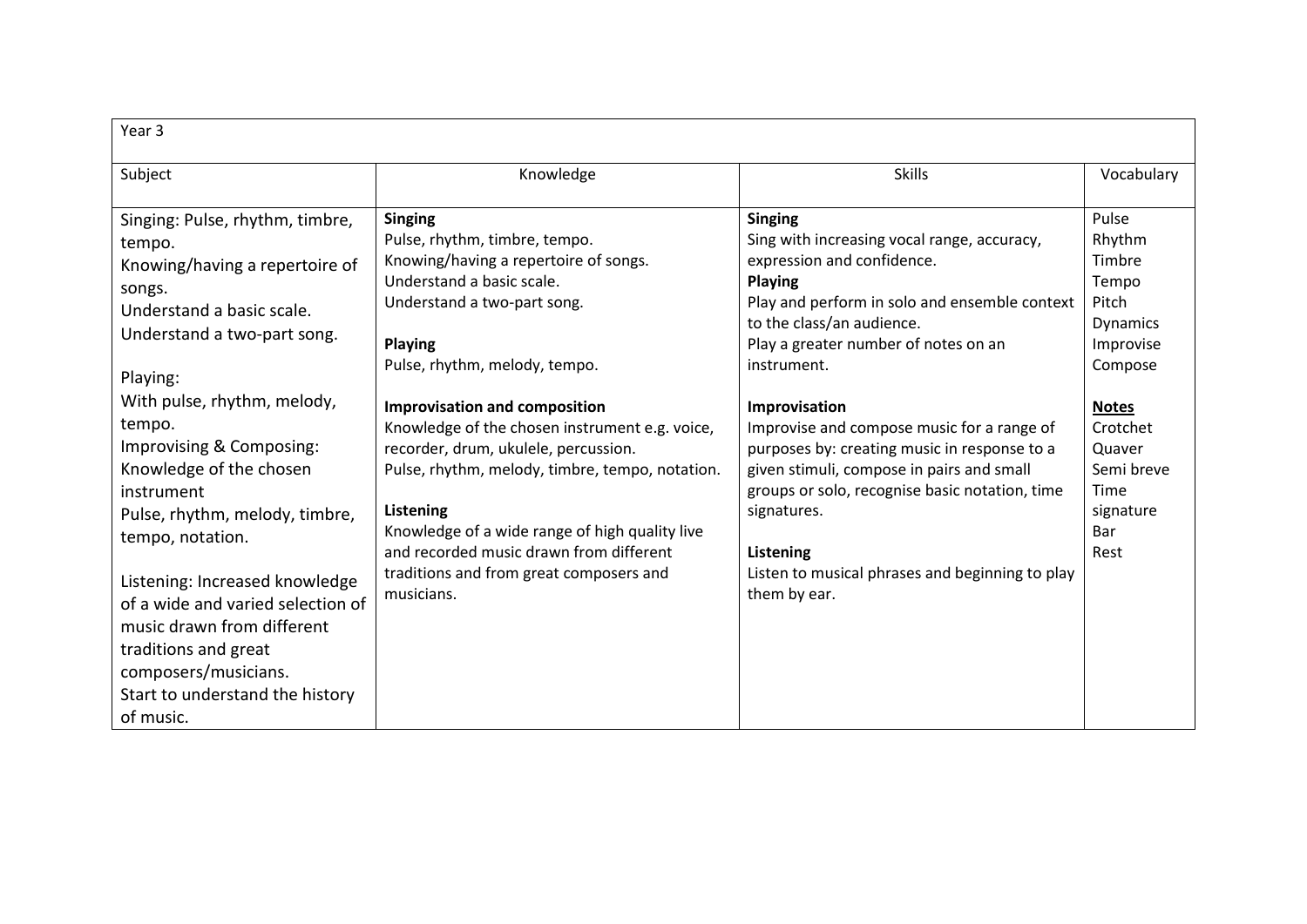| Year 4                                                                                                                                                                                                                                                                                                                                                                                                                                                                                                                                                                                    |                                                                                                                                                                                                                                                                                                                                                                                                                                                                                                                                                                                                                                                      |                                                                                                                                                                                                                                                                                                                                                                                                                                                                                                                                                                                                                                                                                                        |                                                                                                                                                                                                                          |
|-------------------------------------------------------------------------------------------------------------------------------------------------------------------------------------------------------------------------------------------------------------------------------------------------------------------------------------------------------------------------------------------------------------------------------------------------------------------------------------------------------------------------------------------------------------------------------------------|------------------------------------------------------------------------------------------------------------------------------------------------------------------------------------------------------------------------------------------------------------------------------------------------------------------------------------------------------------------------------------------------------------------------------------------------------------------------------------------------------------------------------------------------------------------------------------------------------------------------------------------------------|--------------------------------------------------------------------------------------------------------------------------------------------------------------------------------------------------------------------------------------------------------------------------------------------------------------------------------------------------------------------------------------------------------------------------------------------------------------------------------------------------------------------------------------------------------------------------------------------------------------------------------------------------------------------------------------------------------|--------------------------------------------------------------------------------------------------------------------------------------------------------------------------------------------------------------------------|
| Subject                                                                                                                                                                                                                                                                                                                                                                                                                                                                                                                                                                                   | Knowledge                                                                                                                                                                                                                                                                                                                                                                                                                                                                                                                                                                                                                                            | <b>Skills</b>                                                                                                                                                                                                                                                                                                                                                                                                                                                                                                                                                                                                                                                                                          | Vocabulary                                                                                                                                                                                                               |
| Singing: Pulse, rhythm, timbre,<br>tempo.<br>Increased repertoire of songs<br>from different musical genres.<br>With increased knowledge of<br>pulse, rhythm, melody,<br>tempo.<br>Greater knowledge of notes on<br>an instrument.<br>Improvising & Composing:<br>Increased knowledge of a<br>range of instruments and<br>musical technology.<br>Increased knowledge of pulse,<br>rhythm, melody, timbre,<br>tempo and notation.<br>Listening: Knowledge of a wide<br>range of high quality live and<br>recorded music drawn from<br>different traditions and from<br>great composers and | <b>Singing</b><br>Pulse, rhythm, timbre, tempo.<br>Increased repertoire of songs from<br>different musical genres.<br><b>Playing</b><br>Increased knowledge of pulse, rhythm,<br>melody, tempo.<br>Greater knowledge of notes on an<br>instrument.<br><b>Improvisation and composition</b><br>Increased knowledge of a range of<br>instruments and musical technology.<br>Increased knowledge of pulse, rhythm,<br>melody, timbre, tempo and notation.<br>Listening<br>Increased knowledge of a wide and varied<br>selection of music drawn from different<br>traditions and great composers/musicians.<br>Start to understand the history of music. | <b>Singing</b><br>Sing with increased vocal range, awareness of rhythm,<br>pulse, timbre, tempo and expression.<br>Copy a scale.<br>Sing two part songs.<br><b>Playing</b><br>Play and perform in solo, group and ensemble contexts<br>to a range of audiences.<br>Play a greater number of notes on an instrument with<br>accuracy.<br>Improvisation<br>Improvise and compose music for a range of purposes<br>using the inter-related dimensions of music.<br>Listening<br>Offer comments about own and others work and ways<br>to improve, accept feedback and suggestions from<br>others.<br>Listen to and evaluate a range of live and recorded<br>music from different genres, styles and times. | Pulse<br>Rhythm<br>Timbre<br>Tempo<br>Pitch<br><b>Dynamics</b><br>Improvise<br>Compose<br><b>Notes</b><br>Crotchet<br>Quaver<br>Semi breve<br>Time<br>signature<br><b>Bar</b><br>Rest<br>Treble clef<br><b>Bass Clef</b> |
| musicians.                                                                                                                                                                                                                                                                                                                                                                                                                                                                                                                                                                                |                                                                                                                                                                                                                                                                                                                                                                                                                                                                                                                                                                                                                                                      |                                                                                                                                                                                                                                                                                                                                                                                                                                                                                                                                                                                                                                                                                                        |                                                                                                                                                                                                                          |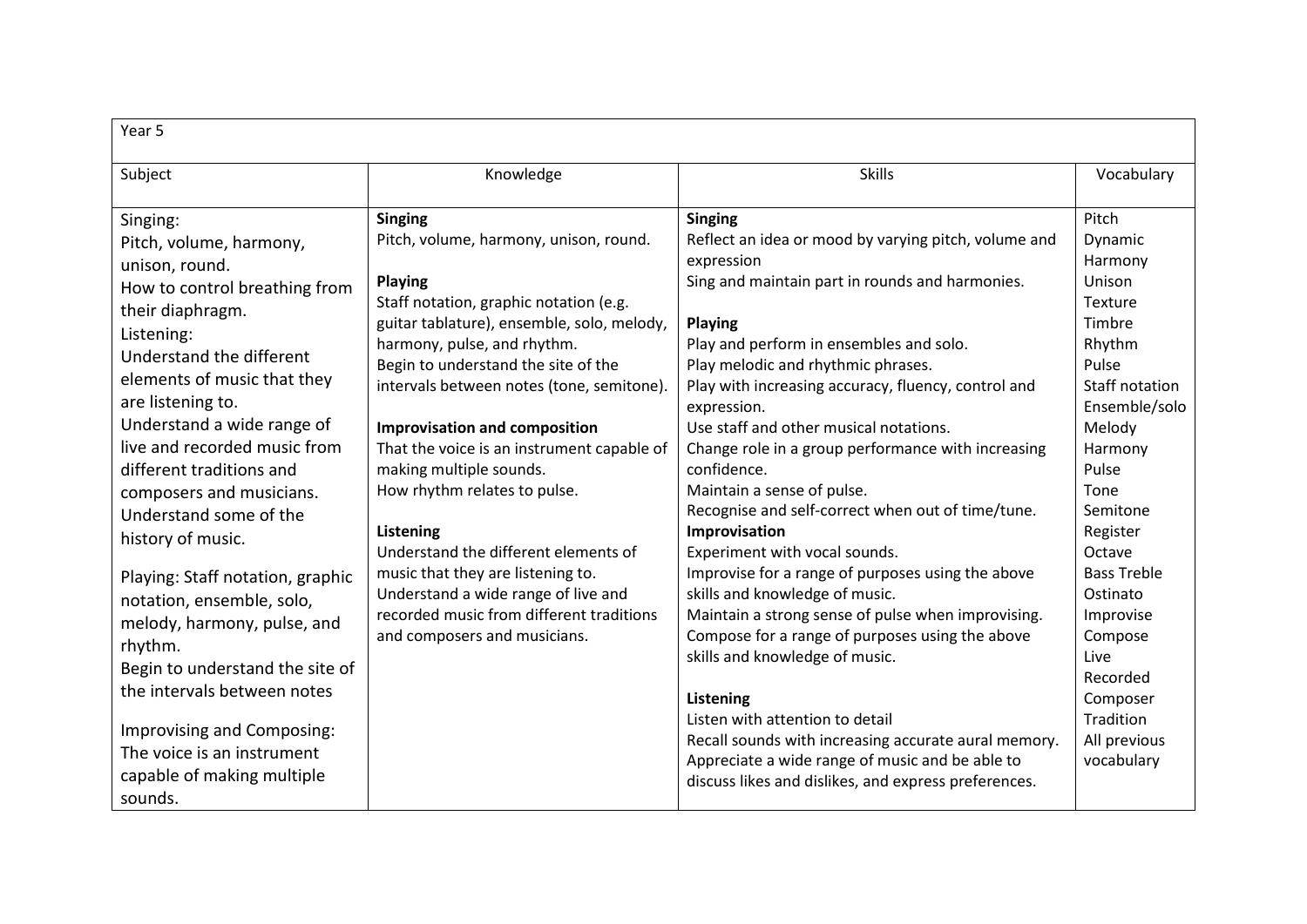| How rhythm relates to pulse.  | Able to discuss instruments and musical elements they | l about musical |
|-------------------------------|-------------------------------------------------------|-----------------|
| Understand variety of musical | hear.                                                 | terms.          |
| structures.                   |                                                       |                 |
|                               |                                                       |                 |

| Year 6                                                                                                                                                                                                                                                                                                                                                                        |                                                                                                                                                                                                                                                                                                                                                                                                                                                                                                                             |                                                                                                                                                                                                                                                                                                                                                                                                                                                                                                                                                                                                                  |                                                                                                                                                                                          |
|-------------------------------------------------------------------------------------------------------------------------------------------------------------------------------------------------------------------------------------------------------------------------------------------------------------------------------------------------------------------------------|-----------------------------------------------------------------------------------------------------------------------------------------------------------------------------------------------------------------------------------------------------------------------------------------------------------------------------------------------------------------------------------------------------------------------------------------------------------------------------------------------------------------------------|------------------------------------------------------------------------------------------------------------------------------------------------------------------------------------------------------------------------------------------------------------------------------------------------------------------------------------------------------------------------------------------------------------------------------------------------------------------------------------------------------------------------------------------------------------------------------------------------------------------|------------------------------------------------------------------------------------------------------------------------------------------------------------------------------------------|
|                                                                                                                                                                                                                                                                                                                                                                               |                                                                                                                                                                                                                                                                                                                                                                                                                                                                                                                             |                                                                                                                                                                                                                                                                                                                                                                                                                                                                                                                                                                                                                  |                                                                                                                                                                                          |
| Subject                                                                                                                                                                                                                                                                                                                                                                       | Knowledge                                                                                                                                                                                                                                                                                                                                                                                                                                                                                                                   | <b>Skills</b>                                                                                                                                                                                                                                                                                                                                                                                                                                                                                                                                                                                                    | Vocabulary                                                                                                                                                                               |
| Singing:<br>Pitch, volume, harmony,<br>unison, round.<br>How to control breathing from<br>their diaphragm.<br>Listening:<br>Understand the different<br>elements of music that they<br>are listening to.<br>Understand a wide range of<br>live and recorded music from<br>different traditions and<br>composers and musicians.<br>Understand some of the<br>history of music. | <b>Singing</b><br>Pitch, volume, harmony, unison, round.<br>How to control breathing from<br>diaphragm.<br><b>Playing</b><br>Staff notation, graphic notation (e.g.<br>guitar tablature), ensemble, solo, melody,<br>harmony, pulse, and rhythm.<br>Begin to understand the site of the<br>intervals between notes (tone, semitone).<br>Improvisation and composition<br>That the voice is an instrument capable of<br>making multiple sounds.<br>How rhythm relates to pulse.<br>Understand variety of musical structures. | <b>Singing</b><br>Reflect an idea or mood by varying pitch, volume and<br>expression<br>Recognise and self-correct when going out of tune.<br>Sing and maintain part in rounds and harmonies.<br><b>Playing</b><br>Play and perform in ensembles and solo.<br>Play melodic and rhythmic phrases.<br>Play with increasing accuracy, fluency, control and<br>expression.<br>Use staff and other musical notations.<br>Lead an independent part in a group.<br>Change role in a group performance with increasing<br>confidence.<br>Maintain a sense of pulse.<br>Recognise and self-correct when out of time/tune. | Pitch<br>Dynamic<br>Harmony<br>Unison<br>Texture<br>Timbre<br>Rhythm<br>Pulse<br>Staff notation<br>Ensemble/solo<br>Melody<br>Harmony<br>Pulse<br>Tone<br>Semitone<br>Register<br>Octave |
| Playing: Staff notation, graphic<br>notation, ensemble, solo,<br>melody, harmony, pulse, and<br>rhythm.                                                                                                                                                                                                                                                                       | Listening<br>Understand the different elements of<br>music that they are listening to.<br>Understand a wide range of live and<br>recorded music from different traditions<br>and composers and musicians.                                                                                                                                                                                                                                                                                                                   | Improvisation<br>Experiment with vocal sounds.<br>Improvise for a range of purposes using the above<br>skills and knowledge of music.<br>Maintain a strong sense of pulse when improvising.                                                                                                                                                                                                                                                                                                                                                                                                                      | <b>Bass Treble</b><br>Ostinato<br>Improvise<br>Compose<br>Live<br>Recorded                                                                                                               |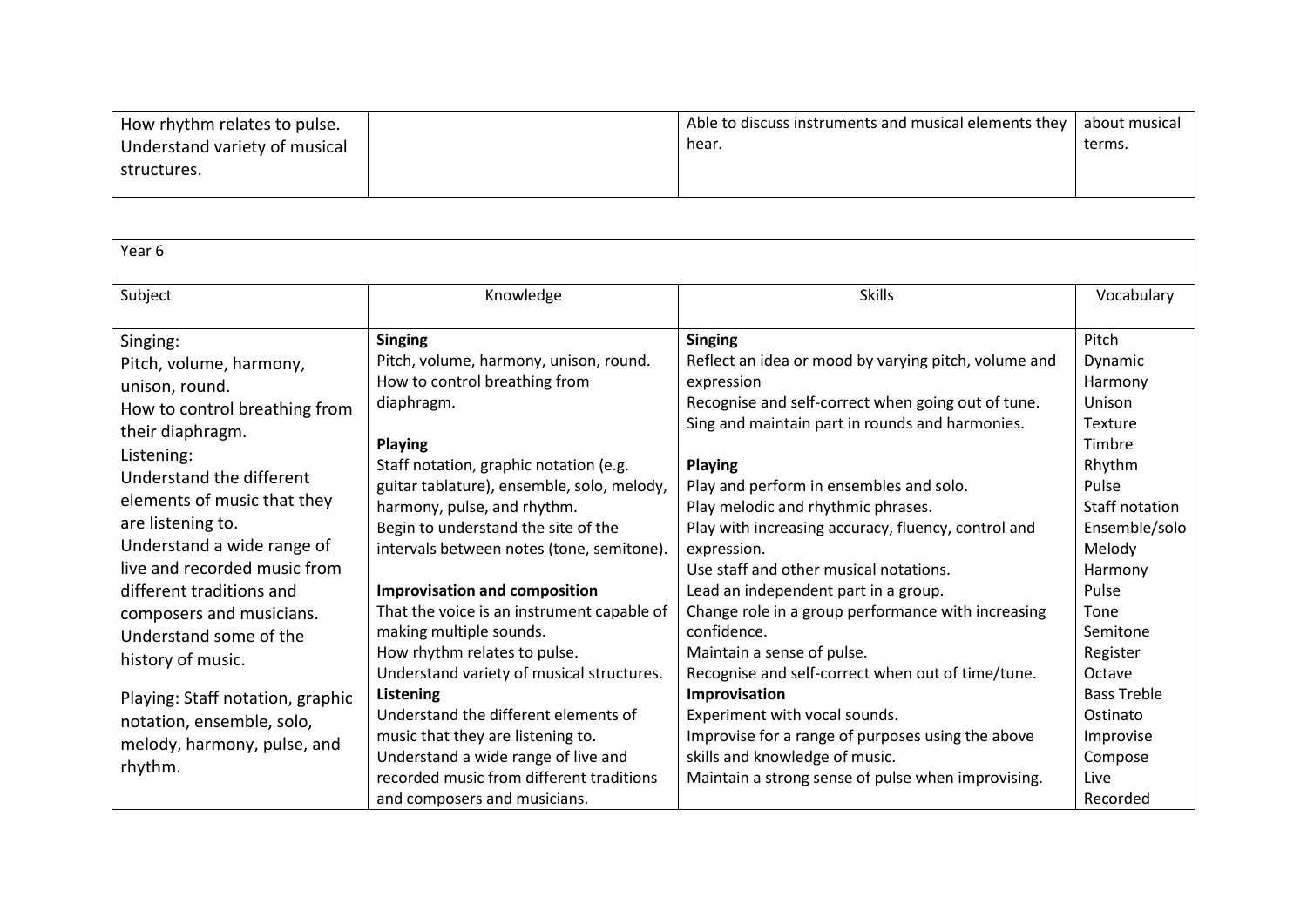| Begin to understand the site of | Understand some of the history of music. | Compose for a range of purposes using the above       | Composer      |
|---------------------------------|------------------------------------------|-------------------------------------------------------|---------------|
| the intervals between notes     |                                          | skills and knowledge of music.                        | Tradition     |
|                                 |                                          | Experiment with various musical structures e.g. AB,   | All previous  |
| Improvising and Composing:      |                                          | ABA, ABAB.                                            | vocabulary    |
| The voice is an instrument      |                                          | Listening                                             | about musical |
| capable of making multiple      |                                          | Listen with attention to detail                       | terms.        |
| sounds.                         |                                          | Recall sounds with increasing accurate aural memory.  |               |
| How rhythm relates to pulse.    |                                          | Appreciate a wide range of music and be able to       |               |
| Understand variety of musical   |                                          | discuss likes and dislikes, and express preferences.  |               |
| structures.                     |                                          | Able to discuss instruments and musical elements they |               |
|                                 |                                          | hear.                                                 |               |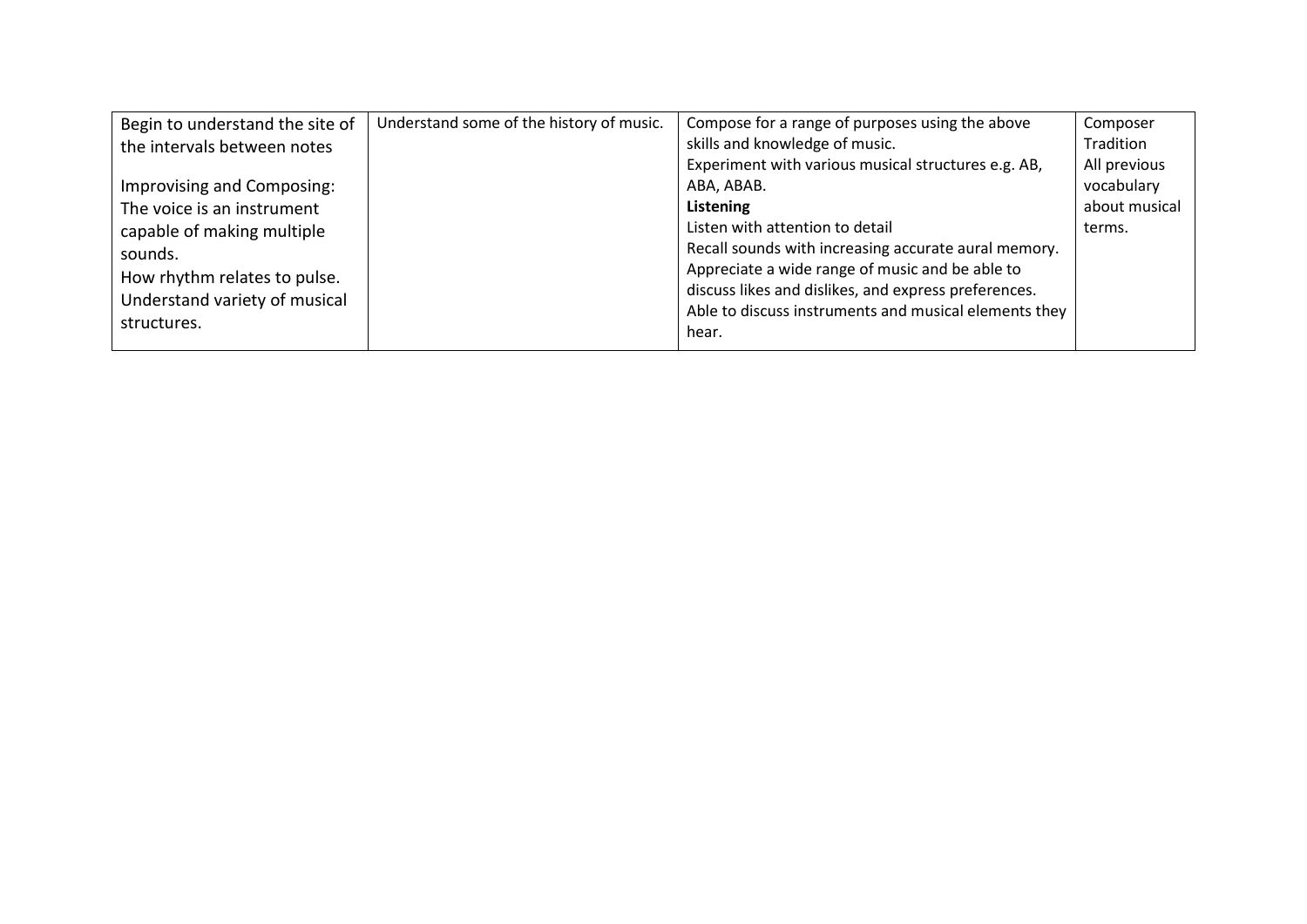## **Music Progression**

Year 1/2 Year 3/4 Year 5/6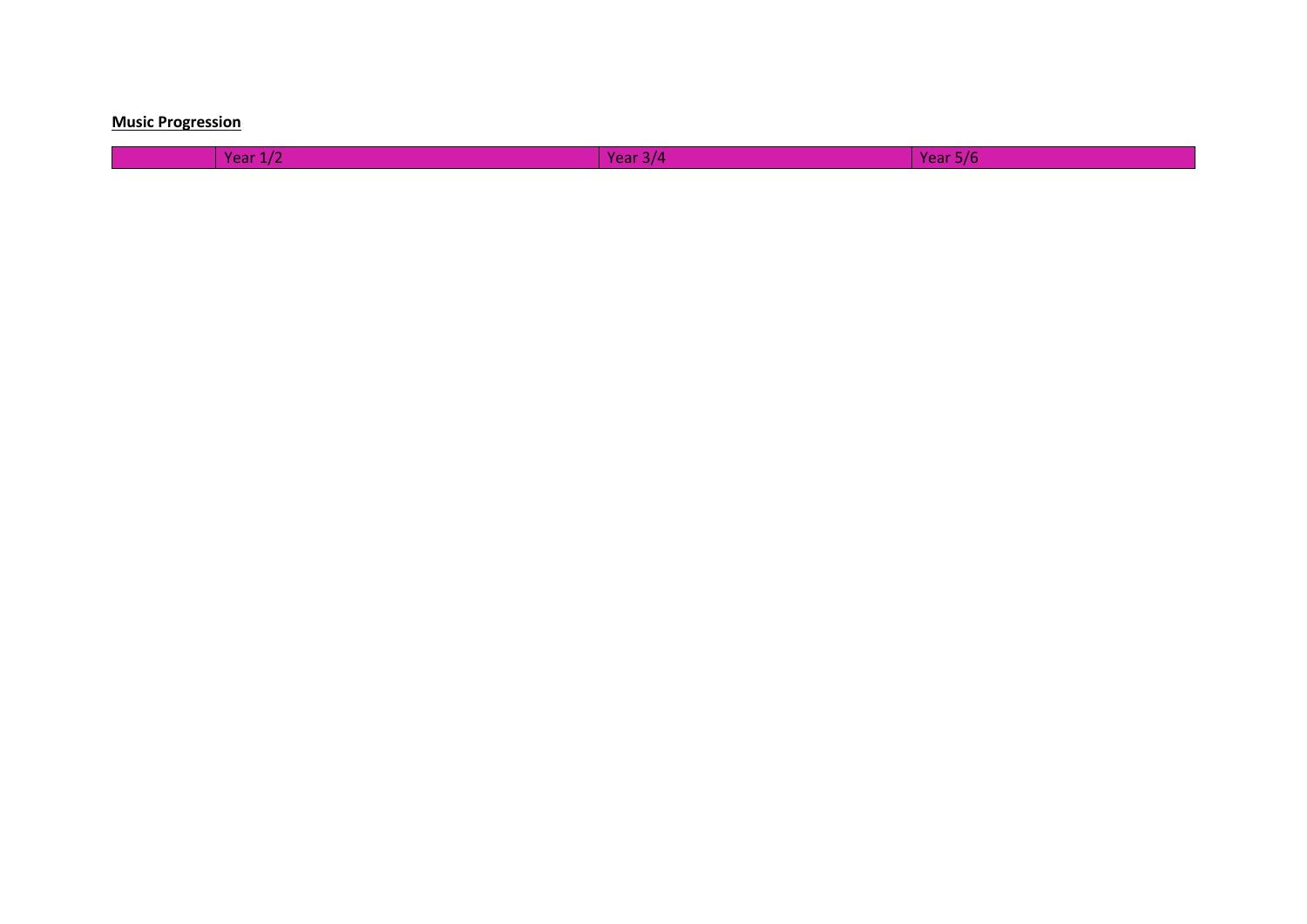|        |         | Use their voices confidently to create sound effects                                                        | Use voices to create and control sounds                                                | Create different vocal effects when                                                      |
|--------|---------|-------------------------------------------------------------------------------------------------------------|----------------------------------------------------------------------------------------|------------------------------------------------------------------------------------------|
|        |         | Explore different types of voices                                                                           | (including tempo/speed-dynamics/volume<br>and pitch)                                   | singing and rapping                                                                      |
|        |         | Sing songs in different ways and discuss the effect                                                         | Keep in time with a steady pulse when                                                  |                                                                                          |
|        |         | Chant words expressively using known songs and                                                              | chanting, singing or moving. Be aware of                                               | Sing songs in unison and two parts                                                       |
|        |         | rhymes                                                                                                      | correct posture whilst singing/playing                                                 | Maintain their own part when singing                                                     |
|        |         | Chant and clap in time with a steady pulse                                                                  | Play singing games and clapping games                                                  | songs written in two parts                                                               |
|        |         | Listen to notes G - E played on chime bars. Use the<br>tune found in playground songs e.g. 'I'm the King of | Sing/perform rhythmically straightforward<br>parts (i.e. minims, crotchets, quavers in | Sing songs written in different metres<br>- tap the pulse on the strong beats            |
|        |         | the Castle', to find their singing voice and match                                                          | simple common meter)                                                                   |                                                                                          |
|        |         | pitches                                                                                                     |                                                                                        | Sing with control of pitch                                                               |
|        |         | Slide the voice upwards in pitch to a high voice and<br>downwards in pitch to a low voice                   | Sing in tune in a group and alone                                                      |                                                                                          |
|        |         | Follow the shape of the melody when singing songs.<br>(Use hand/arm to gesture)                             | Sing using a limited range of notes (i.e.<br>middle C to D octave above)               | Sing/play with increased control,<br>expression, fluency and confidence                  |
|        |         |                                                                                                             | Sing words/phrases of a song in their<br>heads (thinking voice)                        | Sing with clear diction, a sense of<br>phrase and musical expression                     |
|        |         | Sing songs while maintaining a steady beat:<br>tapping/walking                                              | Sing with expression                                                                   | Control breathing, posture and sound<br>projection.                                      |
|        |         | Sing songs at different speeds                                                                              | Sing/play appropriate material confidently<br>and fluently                             | Breathe in agreed places to identify                                                     |
|        |         | Sing the same song in different ways: loud, quiet;<br>fast, slow, and in various moods                      | Make improvements to singing - rehearse                                                | phrases.                                                                                 |
|        |         | Use the 'thinking voice' - ie sing the words in their                                                       | together to achieve objectives                                                         | Recognise structures in known songs<br>(identify repeated phrases)                       |
|        |         | head                                                                                                        | Use graphic notation to illustrate the                                                 |                                                                                          |
|        |         | Play singing games in which children sing phrases<br>alone                                                  | shape and formation of melodies                                                        | Sing a round in two parts - identify the<br>melodic phrases and how they fit<br>together |
| Vlusic | Singing | Sing songs expressively increasingly in tune within a<br>limited pitch                                      |                                                                                        | Use graphic/traditional/other<br>notation to develop a deeper                            |
|        |         |                                                                                                             |                                                                                        |                                                                                          |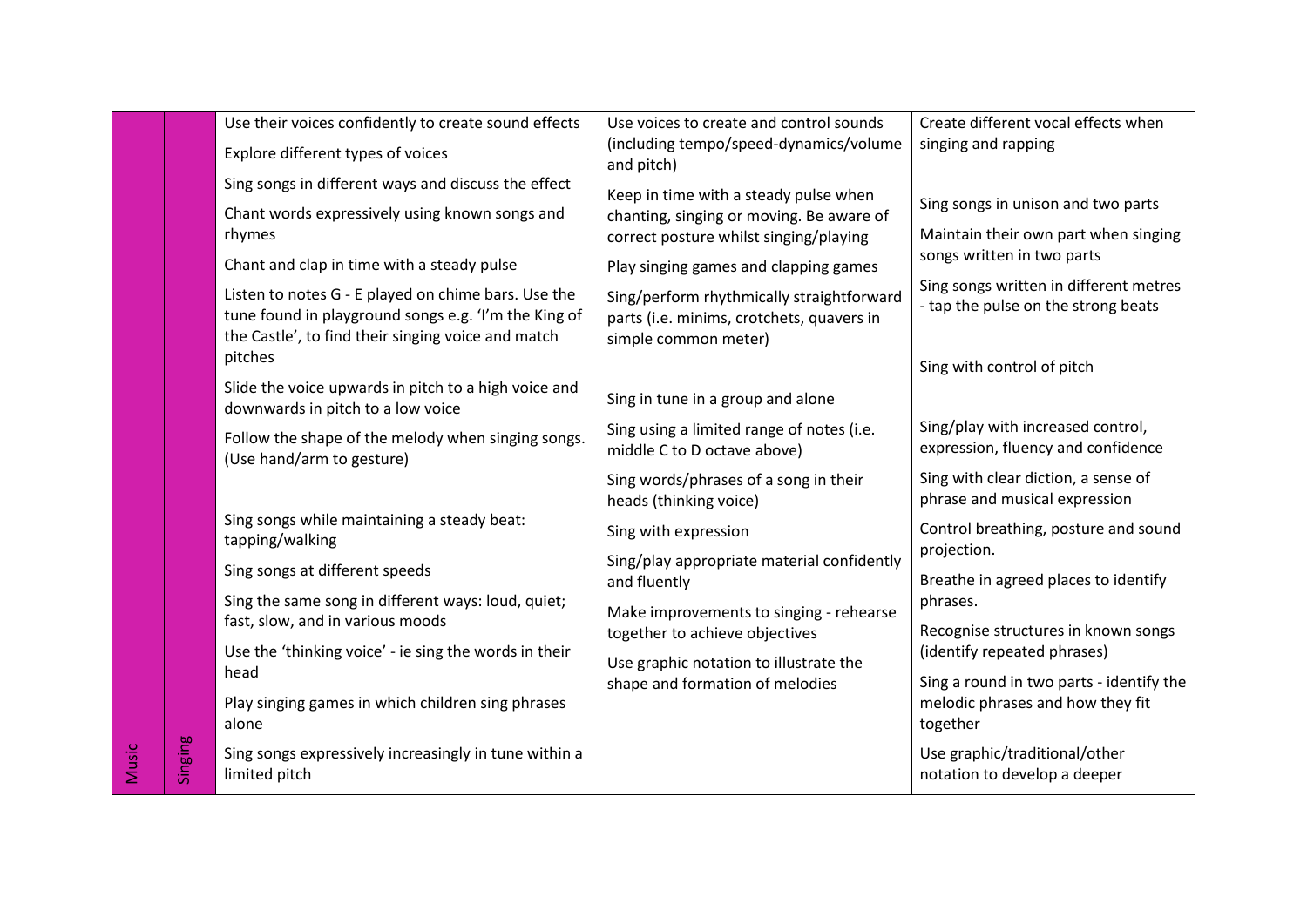|  | Recognise phrase lengths and know when to<br>breathe with an attention to posture | understanding of shape/form of<br>melodies |
|--|-----------------------------------------------------------------------------------|--------------------------------------------|
|  | Use movements to show phrases                                                     |                                            |
|  | Perform each phrase in a different way                                            |                                            |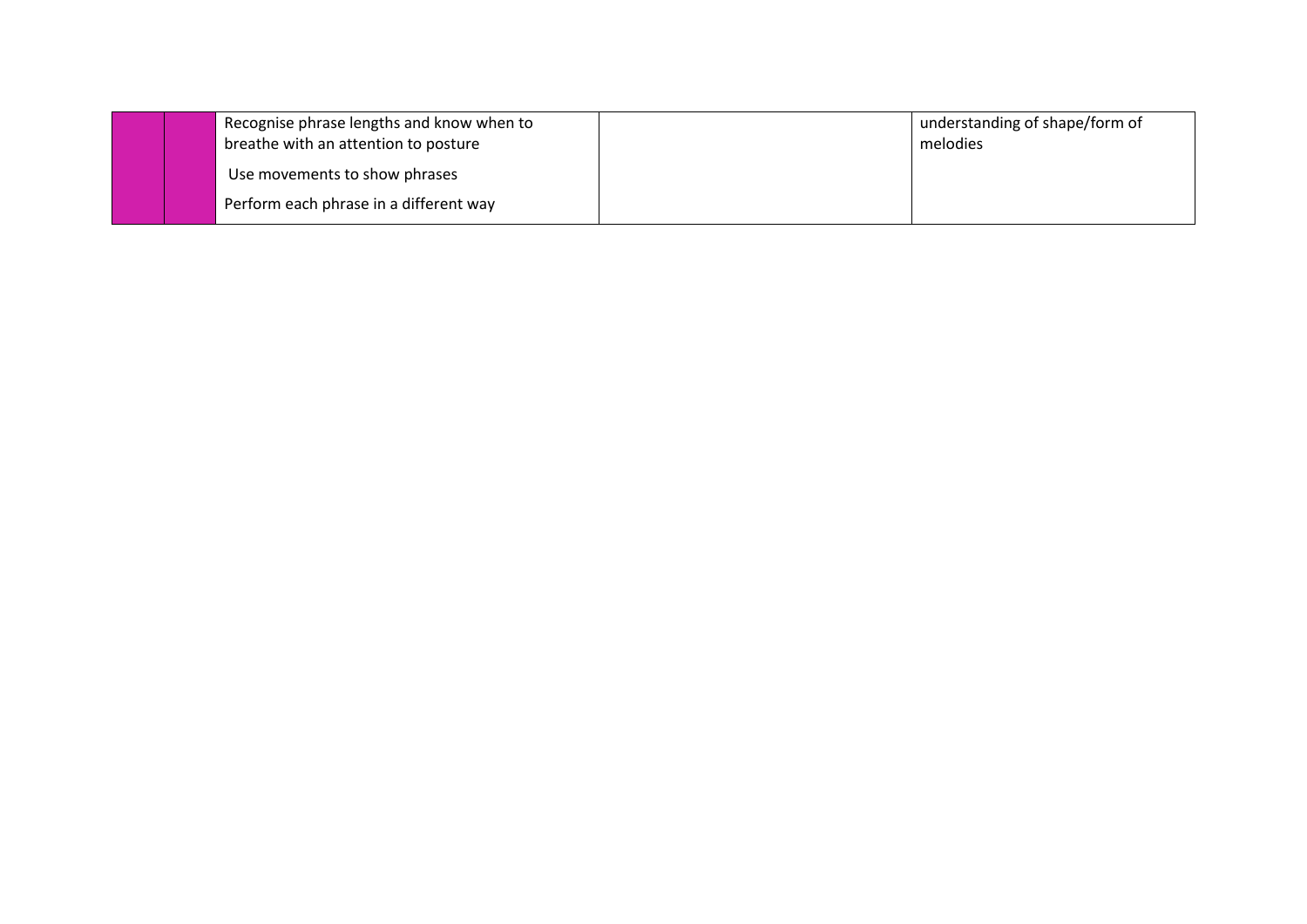|                      | Describe, name and group a variety of instruments                                                                                | Create and control sounds on                                       | Play instruments with control and                                       |
|----------------------|----------------------------------------------------------------------------------------------------------------------------------|--------------------------------------------------------------------|-------------------------------------------------------------------------|
|                      | Play instruments or use body percussion in different ways to                                                                     | instruments (including<br>tempo/speed-dynamics/volume              | rhythmic accuracy                                                       |
|                      | create sound effects and follow directions to 'perform' a story                                                                  | and pitch)                                                         | Perform a particular cyclic pattern<br>i.e. rhythmic phrase structured, |
|                      | together                                                                                                                         | Select instruments and create                                      | layered and repeated. SAMBA,                                            |
|                      | Handle and play a variety of tuned and un-tuned instruments<br>with control                                                      | sounds to describe visual                                          | <b>STREET BAND or AFRICAN</b>                                           |
|                      |                                                                                                                                  | images.                                                            | <b>DRUMMING</b>                                                         |
|                      | Sing a song they know well - one group taps the pulse on their<br>thighs the other group taps the rhythm with two fingers on the | Keep in time with a steady                                         | Perform a round confidently using                                       |
|                      | palm of their hands                                                                                                              | pulse when playing instruments                                     | voices and instruments. Be aware of                                     |
|                      | Add an instrument to play on the beat and one to play with the                                                                   | Perform a repeated pattern to a                                    | other parts when playing an<br>independent part                         |
|                      | rhythm                                                                                                                           | steady pulse                                                       | Play simple chords in sequence                                          |
|                      | The children mark the pulse of a song with stamps/claps                                                                          | Maintain own part with                                             |                                                                         |
|                      | Chant/sing, clap the rhythm of the song; transfer the rhythm                                                                     | awareness of how the different<br>parts fit together to achieve an | Demonstrate awareness of own<br>contribution - leading others, taking   |
|                      | onto an un-tuned instrument; use it to accompany the chanting                                                                    | overall effect                                                     | a solo part and/or providing                                            |
|                      | Count with a steady pulse                                                                                                        | Play new pieces by ear and                                         | rhythmic support/accompaniment                                          |
|                      | Contribute ideas and control sounds as part of a class                                                                           | from simple notations                                              | Subdivide the pulse keeping to a                                        |
|                      | composition and performance                                                                                                      | Suggest and make                                                   | steady beat. e.g. count in 4s - one                                     |
|                      | Follow a conductor and be the conductor themselves,                                                                              | improvements to work and that                                      | part plays every beat (crotchets)<br>another part plays every 2 beats   |
|                      | responding to a range of gestures for: start/stop, slow/fast,                                                                    | of others, commenting on the<br>intended effect and how to         | (minims) holding each for 2 counts;                                     |
|                      | loud/quiet                                                                                                                       | achieve it                                                         | another part plays every 4 beats                                        |
|                      | Make a picture label for each group of instruments                                                                               | Contribute to a class                                              | (semi-breve) holding for 4 full beats                                   |
|                      | Play together, using symbols as a support                                                                                        | performance                                                        | Perform significant parts from<br>memory and from notations             |
|                      | Talk about and devise signs/gestures/symbols for the concepts:                                                                   | Rehearse together to achieve                                       |                                                                         |
|                      | high/low, fast/slow, long/short.                                                                                                 | objectives                                                         | Rehearse with others and help<br>achieve a high-quality performance     |
| Performing - Playing | Make two flash cards, one for long and one for short sounds                                                                      | Suggest Ideas and preparations                                     | showing an awareness of the                                             |
|                      | Perform long and short sounds in response to symbols                                                                             | for performances                                                   | audience                                                                |

Music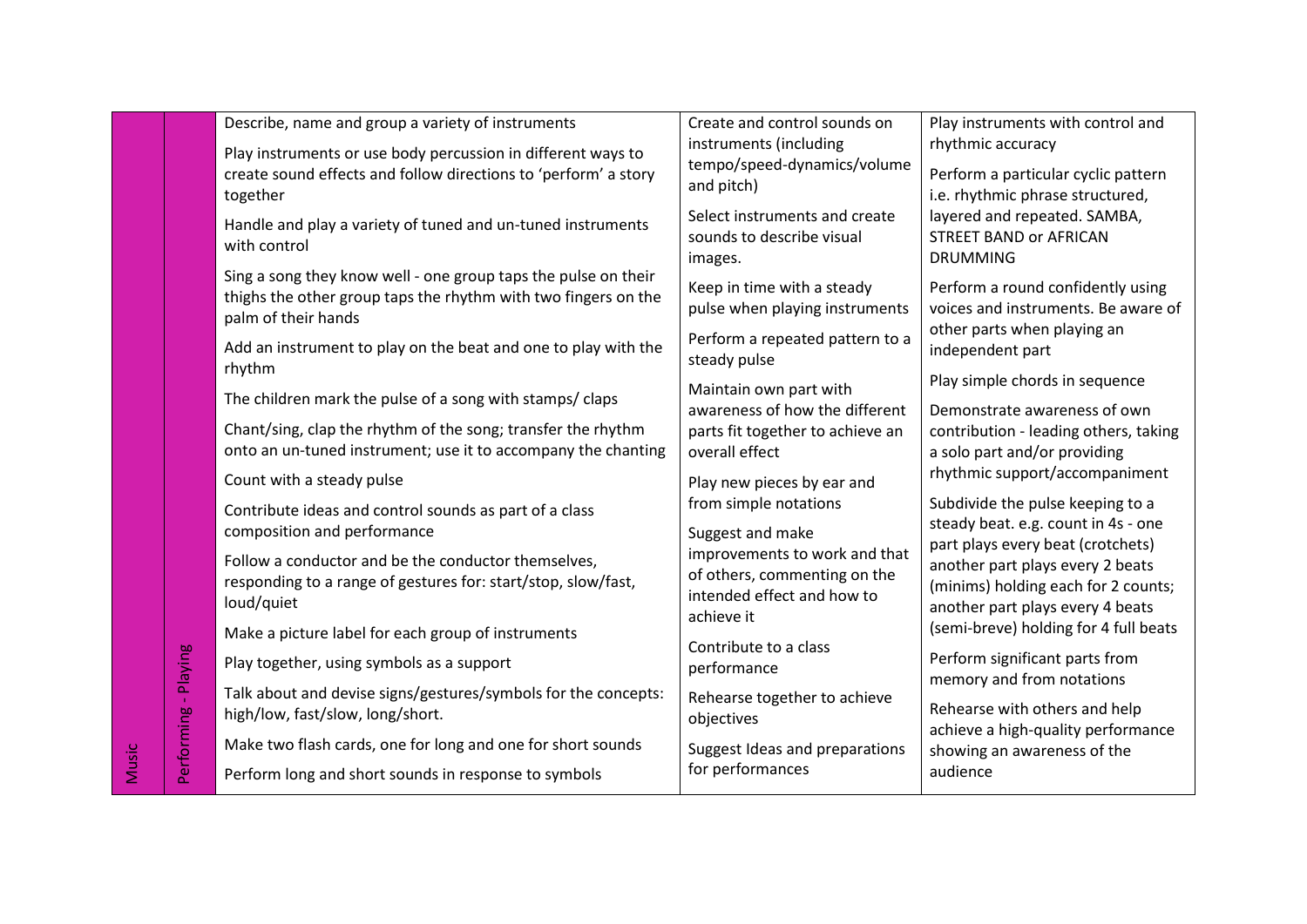|  | Play and sing phrases from dot notation using 'pitch cards' -<br>High/Middle/Low - | Refine and improve their own and<br>others' work in relation to the |
|--|------------------------------------------------------------------------------------|---------------------------------------------------------------------|
|  | Interpret the pattern on the card e.g. H-H-L or L-M-H or H-L-H                     | intended effect                                                     |
|  | Evaluate own music and that of others                                              | Perform with awareness of<br>audience, venue and occasion           |
|  | Discuss what was good                                                              |                                                                     |
|  | Suggest how it might be improved                                                   |                                                                     |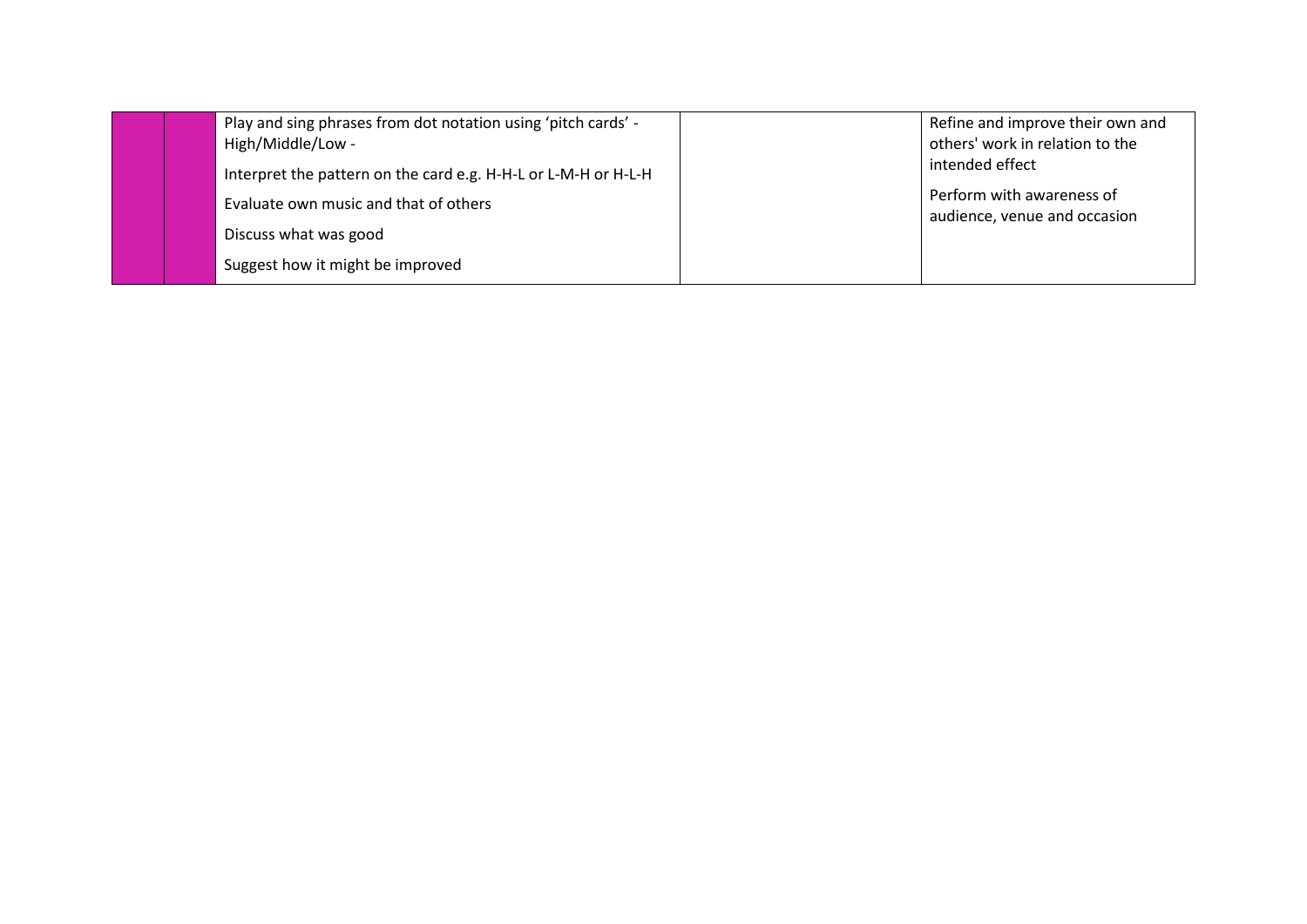|       |                 | Explore different sounds using body<br>percussion                                        | Recognise and explore the ways sounds can<br>be combined and used expressively                              | Develop musical imagination through<br>experimenting, improvising and adapting                            |
|-------|-----------------|------------------------------------------------------------------------------------------|-------------------------------------------------------------------------------------------------------------|-----------------------------------------------------------------------------------------------------------|
|       |                 | Make various sound effects to describe<br>selected/thematic words                        | Identify how songs are structured and<br>accompanied                                                        | sounds<br>Explore different textures of un-tuned sounds                                                   |
|       |                 | Suggest which instruments would make a<br>particular sound                               | Express song meanings/lyrics using voices<br>or instruments                                                 | Explore the relationship between sounds<br>Explore different combinations of vocal                        |
|       |                 | Select sounds and sound sources carefully                                                | Explore repeated patterns in                                                                                | sounds                                                                                                    |
|       |                 | in response to a story suggest what sounds<br>could be added to depict ideas             | music/art/dance<br>Create repeated patterns and combine                                                     | Devise more complex rhythmic patterns using<br>semi-quavers and rests                                     |
|       |                 | Identify and control different ways<br>instruments make sounds                           | several layers of sound with awareness of<br>the combined effect                                            | Improvise rhythmic patterns over a steady<br>pulse with confidence                                        |
|       |                 | Make own short sequence of sounds using<br>symbols as a support                          | Improvise - devise melodic phrases - using<br>pentatonic scales (limited range of notes:<br>DEGAB or CDEGA) | Fit different rhythmic patterns together and<br>maintain own part with awareness of the                   |
|       |                 | Make sounds and recognise how they can<br>communicate ideas                              | Use ICT/electronic devices, (microphones                                                                    | pulse                                                                                                     |
|       |                 | Create and choose sounds in response to                                                  | and recording equipment) to change and<br>manipulate sounds                                                 | Recognise combinations of pitched sounds -<br>concords and discords                                       |
|       | experimenting   | stimulus e.g. night-time, the seaside etc.<br>Suggest instruments that make sounds like  |                                                                                                             | Identify and play CM diatonic Chords C-F-G-<br>Am-Dm                                                      |
|       |                 | those described by the selected words and<br>create sound pictures                       |                                                                                                             | Improvise - developing rhythmic and melodic<br>material within given structures - when                    |
|       |                 | Children order sounds in response to the<br>stimulus and make their own short            |                                                                                                             | performing                                                                                                |
|       | Improvising and | sequence of sounds using symbols as a<br>support                                         |                                                                                                             | Use ICT / electronic devices, (microphones<br>and recording equipment) to change and<br>manipulate sounds |
|       |                 | Create a sound story                                                                     |                                                                                                             |                                                                                                           |
| Music |                 | Identify how sounds can be changed e.g.<br>grip triangle to 'stop it from vibrating well |                                                                                                             |                                                                                                           |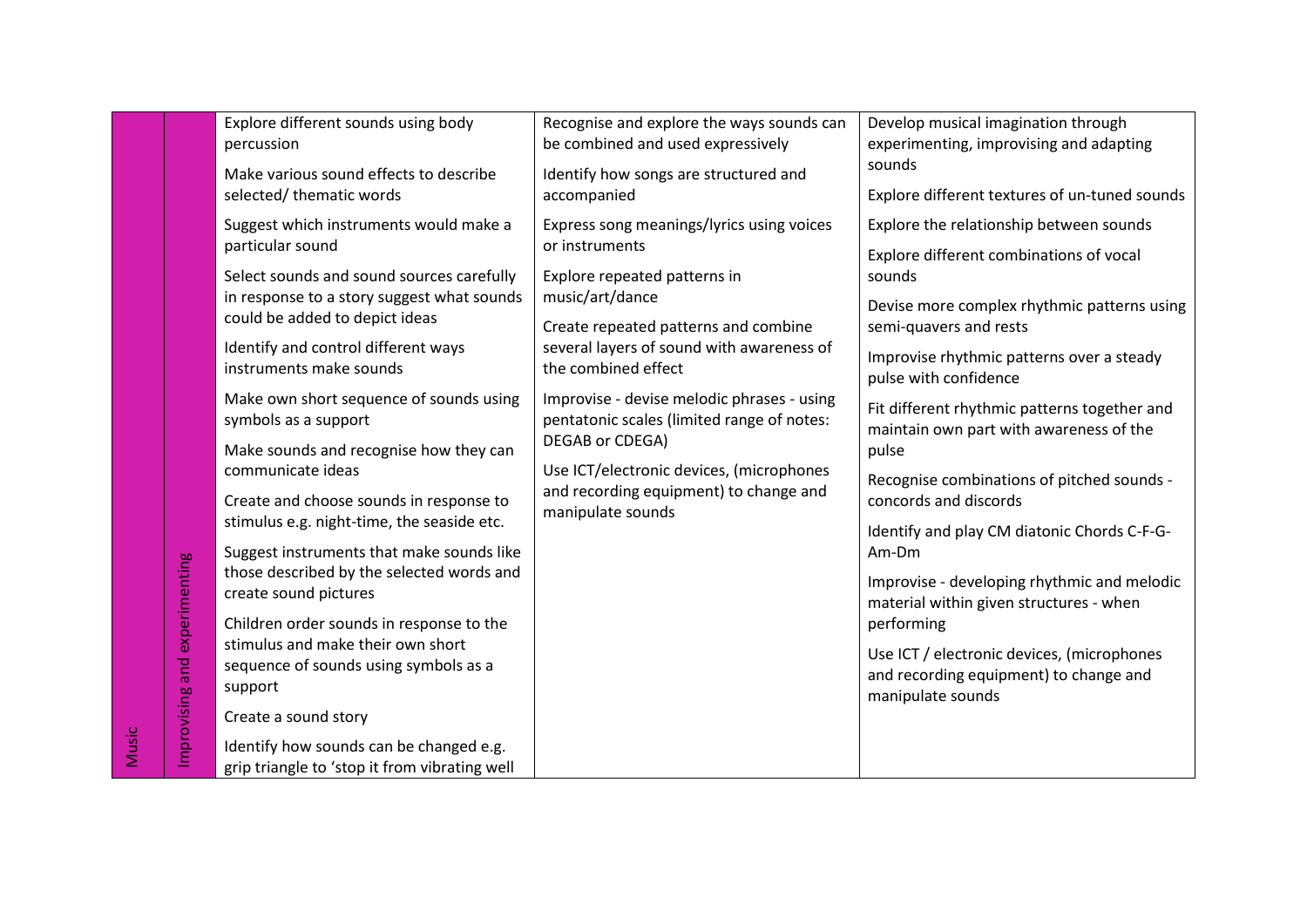|  | and release it to enable a full, vibrating<br>sound                                                                                                                |  |
|--|--------------------------------------------------------------------------------------------------------------------------------------------------------------------|--|
|  | Identify the pulse and explore getting<br>faster and slower                                                                                                        |  |
|  | Experiment with different timbres (sound<br>qualities)                                                                                                             |  |
|  | Explore the concepts: loud/quiet, high/low,<br>fast/slow                                                                                                           |  |
|  | Explore the effect of silence                                                                                                                                      |  |
|  | Experiment and change sounds                                                                                                                                       |  |
|  | Make instruction flash cards showing<br>selected words or symbols and hold up to<br>play from to help children remember the<br>different sections of a composition |  |
|  | Experiment to improve the intended effect                                                                                                                          |  |
|  | Give the composition a title                                                                                                                                       |  |
|  | Begin to internalise and create rhythmic<br>patterns                                                                                                               |  |
|  | Use words/phrases (these could be from<br>songs days of week/months of year) - tap<br>them out                                                                     |  |
|  | Make up simple dance patterns - keeping<br>in time with the pulse and including<br>rhythms                                                                         |  |
|  | Use voices to provide sound effects                                                                                                                                |  |
|  | Create long and short sounds on<br>instruments.                                                                                                                    |  |
|  |                                                                                                                                                                    |  |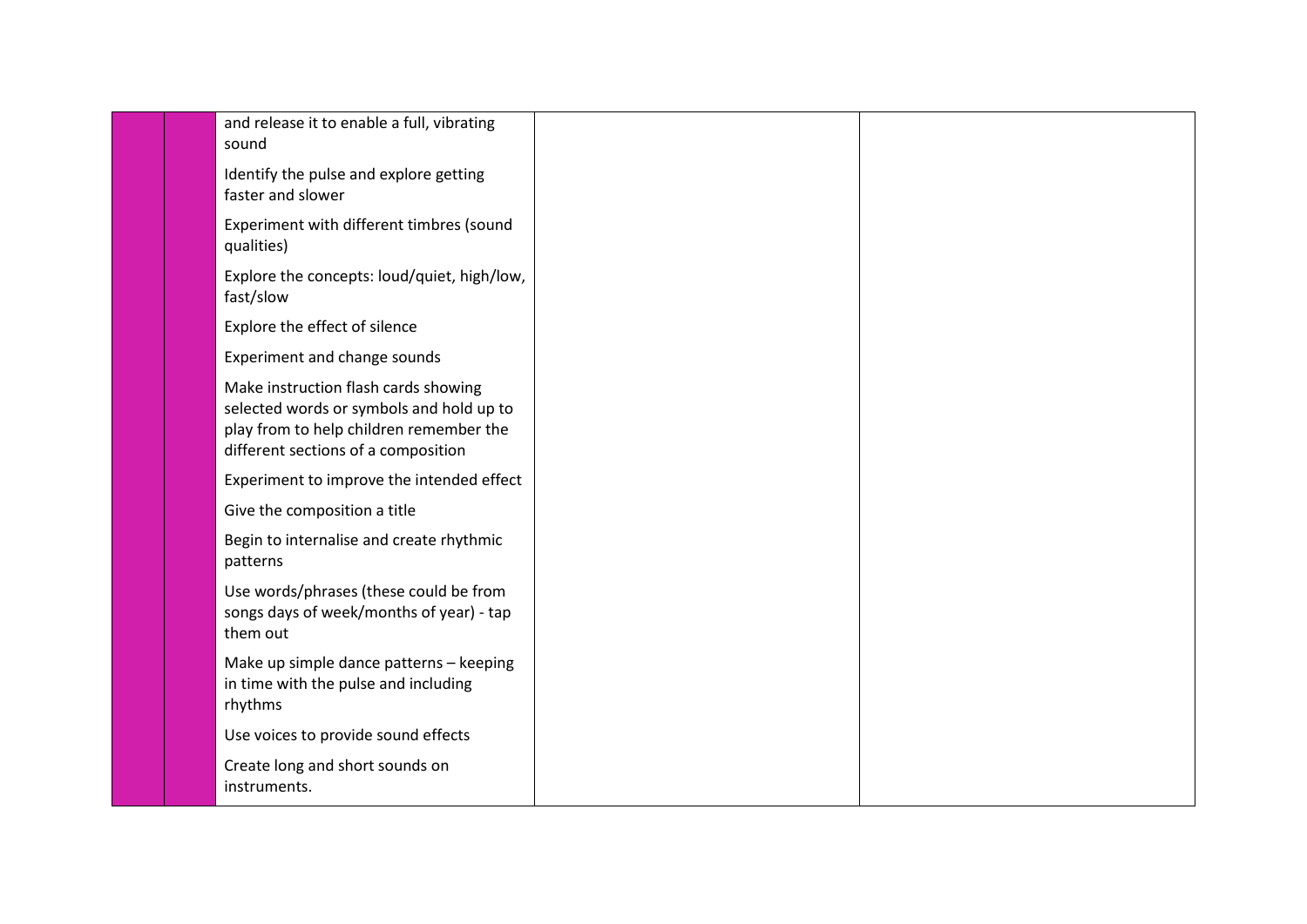|  | Find and play by ear, phrases of well-<br>known songs on tuned instruments |  |
|--|----------------------------------------------------------------------------|--|
|  | Make up three-note tunes independently                                     |  |
|  | Record their own tunes - use colours<br>instead of note names              |  |
|  | Create songs of their own using high-<br>middle-low pitches                |  |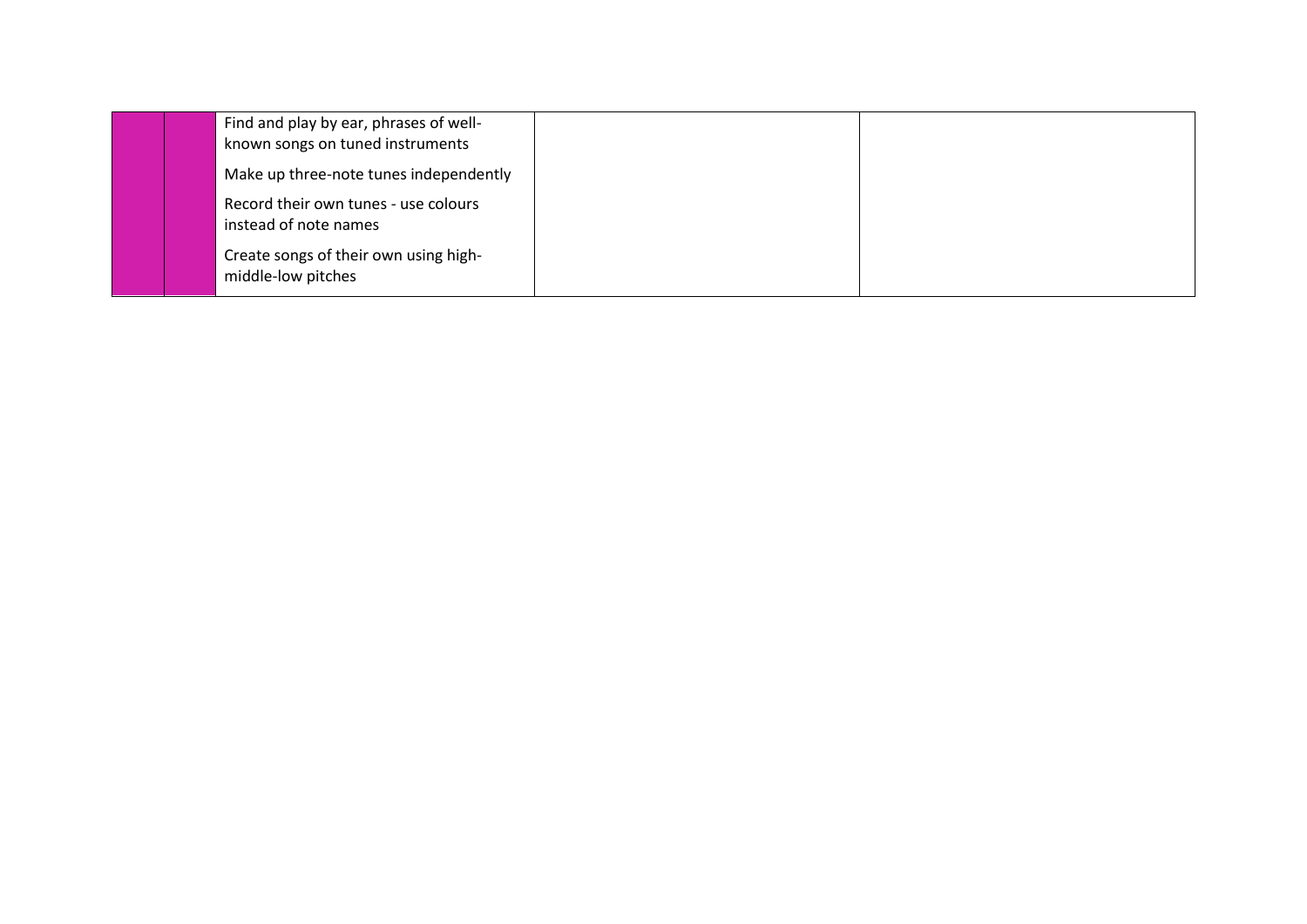|       |           | Combine sounds to create textures                                                           | Create textures by combining sounds                                                                                                  |
|-------|-----------|---------------------------------------------------------------------------------------------|--------------------------------------------------------------------------------------------------------------------------------------|
|       |           | Create sequences of sound - musical                                                         | Compose music to describe images                                                                                                     |
|       |           | structures which express ideas or moods<br>using lyrics/sounds/movements- actions           | Create music that describes two contrasting                                                                                          |
|       |           |                                                                                             | moods                                                                                                                                |
|       |           | Compose sequences using notated rhythms                                                     | Internalise sounds, then select, combine and                                                                                         |
|       |           | Join sequences together to create structures                                                | exploit a range of different sounds to                                                                                               |
|       |           | of rhythmic, descriptive or dance patterns                                                  | compose a sound-scape stimulated<br>by(topic)                                                                                        |
|       |           | Select and sequence pitches (limited range) to<br>create melodic phrases                    | Develop more complex rhythmic ideas                                                                                                  |
|       |           |                                                                                             |                                                                                                                                      |
|       |           | Add words to melodic phrases to create a<br>class/group song                                | Devise rhythmic, melodic and harmonic<br>accompaniments                                                                              |
|       |           | Compose music in pairs - and small groups                                                   | Apply knowledge and understanding of how                                                                                             |
|       |           | Explore, choose, combine, organise and<br>record musical ideas within musical structures    | the combined musical elements of pitch,<br>duration, dynamics, tempo, timbre, texture<br>and silence can be organised within musical |
|       |           | Use a variety of notations including 'graphic<br>score' - picto- grams etc.                 | structures/forms and used to communicate<br>different moods and effects                                                              |
|       |           | Develop an ability to represent sounds and<br>symbols in movement/words/with<br>instruments | Compose music for different occasions using<br>appropriate musical features and devices<br>(melody, rhythms, chords and structures)  |
|       |           | Use staff notation as a support                                                             | Use standard and additional methods of                                                                                               |
|       |           | Look at the music and follow each part                                                      | notation as appropriate across a range of<br>different contexts.                                                                     |
|       |           |                                                                                             | Be aware of some of the basic major scales                                                                                           |
|       |           |                                                                                             | Play from pitched notation (read music)                                                                                              |
| Music | Composing |                                                                                             | Show understanding of how music is<br>produced in different ways and described                                                       |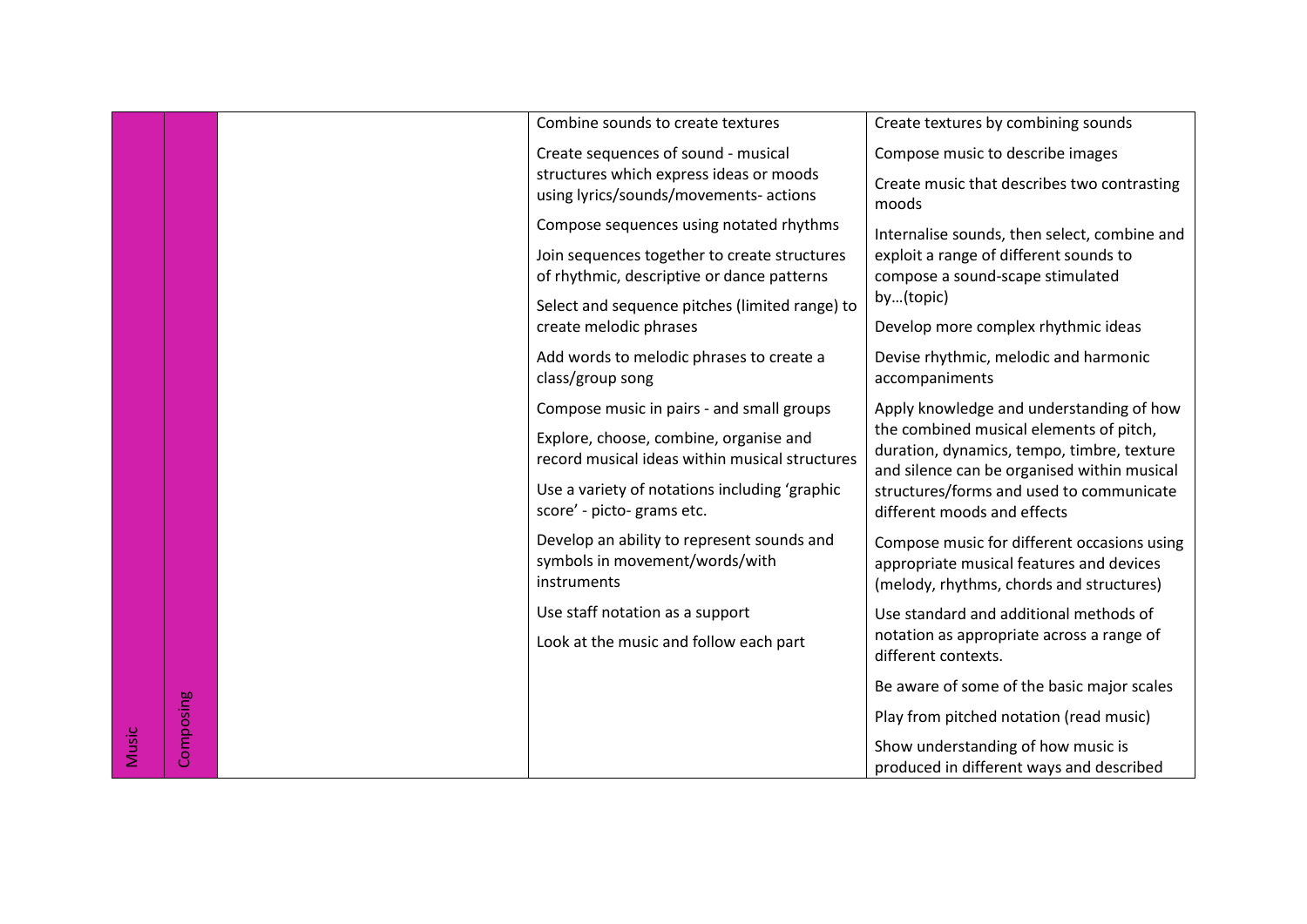|  | through relevant established and invented<br>notations |
|--|--------------------------------------------------------|
|  |                                                        |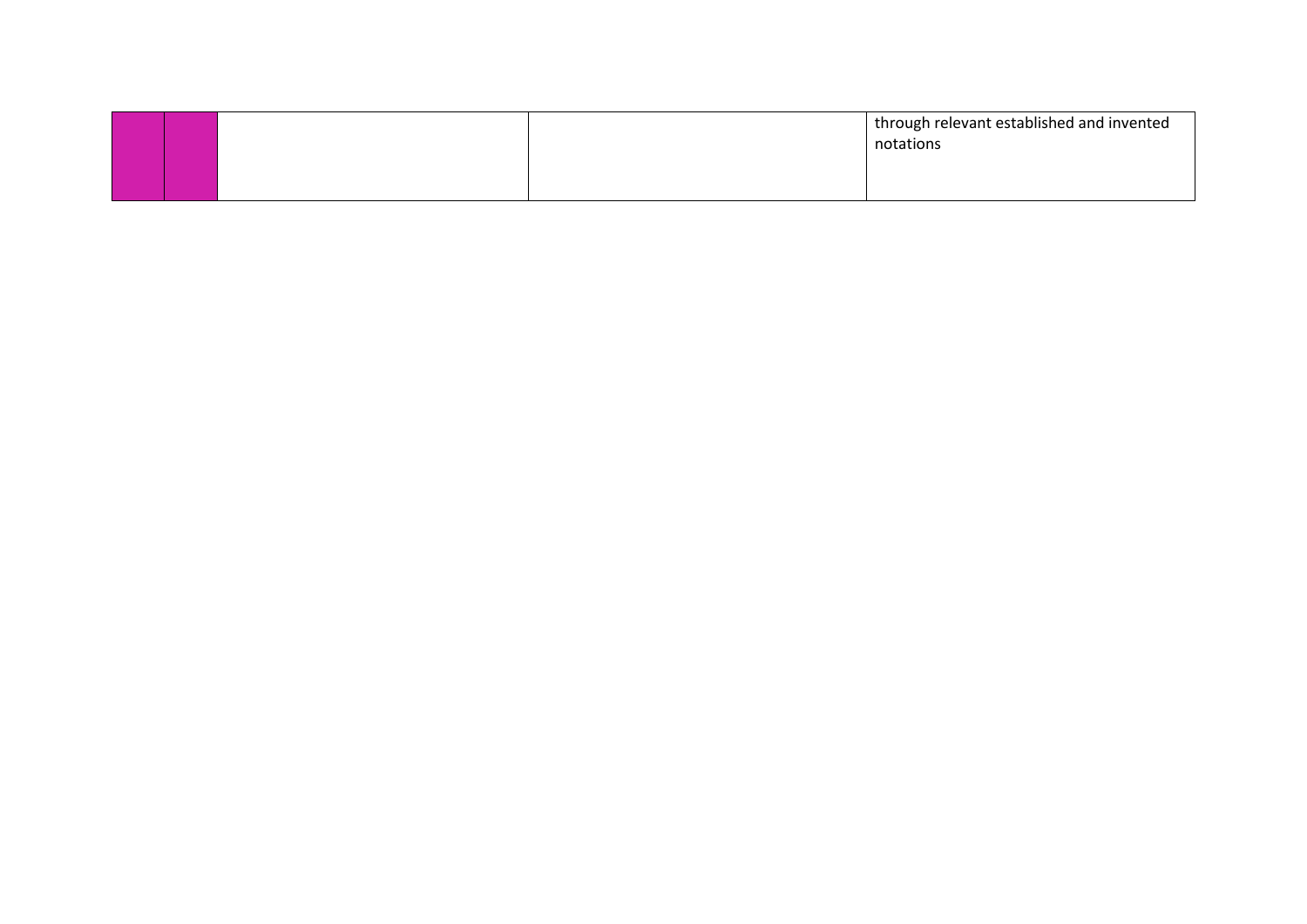| Identify musical features (scale, arpeggio,                                                                                                                              |                                                                                   | Listen with attention to detail and                                                                                                                       | Listen to short excerpts of music from a                                                                                                                                                                                                          |                                                   |       |
|--------------------------------------------------------------------------------------------------------------------------------------------------------------------------|-----------------------------------------------------------------------------------|-----------------------------------------------------------------------------------------------------------------------------------------------------------|---------------------------------------------------------------------------------------------------------------------------------------------------------------------------------------------------------------------------------------------------|---------------------------------------------------|-------|
| canon, drone, dynamics, ostinato, timbre)                                                                                                                                |                                                                                   | internalize and recall sounds with                                                                                                                        | variety of styles, genres and traditions                                                                                                                                                                                                          |                                                   |       |
| Analyse and comment on the effectiveness                                                                                                                                 |                                                                                   | increasing aural memory                                                                                                                                   | Identify a variety of instruments that can be                                                                                                                                                                                                     |                                                   |       |
| of how sounds, images and lyrics are used to                                                                                                                             | Learn new songs quickly; sing from memory                                         | heard and describe sounds                                                                                                                                 |                                                                                                                                                                                                                                                   |                                                   |       |
|                                                                                                                                                                          | create different moods                                                            |                                                                                                                                                           | Identify the pulse in different pieces of<br>music                                                                                                                                                                                                |                                                   |       |
|                                                                                                                                                                          |                                                                                   | Identify rhythmic patterns, instruments and                                                                                                               |                                                                                                                                                                                                                                                   |                                                   |       |
| Recognise different tempi - speeds of music                                                                                                                              |                                                                                   | repetitions of sound/pattern                                                                                                                              |                                                                                                                                                                                                                                                   |                                                   |       |
| Identify different meters - grouping of the                                                                                                                              |                                                                                   | Internalise short melodies and play these                                                                                                                 | Tap knees in time with 'steady beat' music                                                                                                                                                                                                        |                                                   |       |
| beat - counting and feeling the pulse on the                                                                                                                             |                                                                                   | on pitched instruments (play by ear)                                                                                                                      | Listen to different sounds in the                                                                                                                                                                                                                 |                                                   |       |
|                                                                                                                                                                          | strong beat                                                                       | Analyse and compare different sound                                                                                                                       | environment                                                                                                                                                                                                                                       |                                                   |       |
| Describe the effect of different combinations                                                                                                                            |                                                                                   | qualities (TIMBRES) instrumental, vocal,                                                                                                                  | Recall short sequences / patterns of sounds                                                                                                                                                                                                       |                                                   |       |
| of pitched notes using the terms tense-                                                                                                                                  |                                                                                   | environmental/ natural, synthesised                                                                                                                       |                                                                                                                                                                                                                                                   |                                                   |       |
| discord, relaxed -concord                                                                                                                                                | Explain how sounds can create different                                           | Sing a familiar song, identify then tap the                                                                                                               |                                                                                                                                                                                                                                                   |                                                   |       |
|                                                                                                                                                                          | Appraise own work by                                                              | intended effects                                                                                                                                          | rhythm of the words                                                                                                                                                                                                                               |                                                   |       |
| comparing/contrasting with work of others                                                                                                                                |                                                                                   | Recognise how the different musical                                                                                                                       | Sing back melodic phrases from known<br>songs<br>Listen to pieces of music that describe e.g.<br>The Sea/ Fireworks etc                                                                                                                           |                                                   |       |
| Improve performance through listening,                                                                                                                                   |                                                                                   | elements are combined and used                                                                                                                            |                                                                                                                                                                                                                                                   |                                                   |       |
|                                                                                                                                                                          | internalising and analysing                                                       | expressively                                                                                                                                              |                                                                                                                                                                                                                                                   |                                                   |       |
|                                                                                                                                                                          |                                                                                   |                                                                                                                                                           |                                                                                                                                                                                                                                                   |                                                   |       |
|                                                                                                                                                                          |                                                                                   | music                                                                                                                                                     |                                                                                                                                                                                                                                                   |                                                   |       |
|                                                                                                                                                                          |                                                                                   |                                                                                                                                                           |                                                                                                                                                                                                                                                   |                                                   |       |
|                                                                                                                                                                          | Explore and explain their own ideas and                                           |                                                                                                                                                           |                                                                                                                                                                                                                                                   |                                                   |       |
|                                                                                                                                                                          |                                                                                   | feelings about music using movement,                                                                                                                      |                                                                                                                                                                                                                                                   |                                                   |       |
|                                                                                                                                                                          |                                                                                   |                                                                                                                                                           | Listen to a selection of music that has long<br>(often slow) and short (often fast) sounds<br>Recognise long and short sounds and make                                                                                                            |                                                   |       |
|                                                                                                                                                                          |                                                                                   |                                                                                                                                                           |                                                                                                                                                                                                                                                   |                                                   |       |
|                                                                                                                                                                          |                                                                                   | Evaluate how venue, occasion and purpose                                                                                                                  |                                                                                                                                                                                                                                                   |                                                   |       |
|                                                                                                                                                                          | Identify how music reflects different                                             | affects the way music is created performed                                                                                                                |                                                                                                                                                                                                                                                   |                                                   |       |
|                                                                                                                                                                          |                                                                                   |                                                                                                                                                           |                                                                                                                                                                                                                                                   |                                                   |       |
| Identify how music reflects time and place                                                                                                                               |                                                                                   |                                                                                                                                                           |                                                                                                                                                                                                                                                   |                                                   |       |
|                                                                                                                                                                          |                                                                                   | kinds of music using an appropriate musical                                                                                                               |                                                                                                                                                                                                                                                   |                                                   |       |
|                                                                                                                                                                          |                                                                                   | vocabulary                                                                                                                                                |                                                                                                                                                                                                                                                   |                                                   |       |
| engagement to longer pieces of instrumental<br>Explore and explain their own ideas and<br>feelings about music using movement,<br>dance, expressive language and musical | Listen with concentration and some<br>and vocal music<br>vocabulary<br>intentions | Identify descriptive features in art and<br>dance, expressive language and musical<br>vocabulary<br>and heard<br>Describe, compare and evaluate different | Describe different images created by music<br>Identify features e.g. Loud/quiet, fast/slow,<br>high/low, pulse, rhythm, sound effects<br>longer and shorter sounds with their voices<br>Recall and perform rhythmic patterns to a<br>steady pulse | Listening, developing knowledge and understanding | Music |